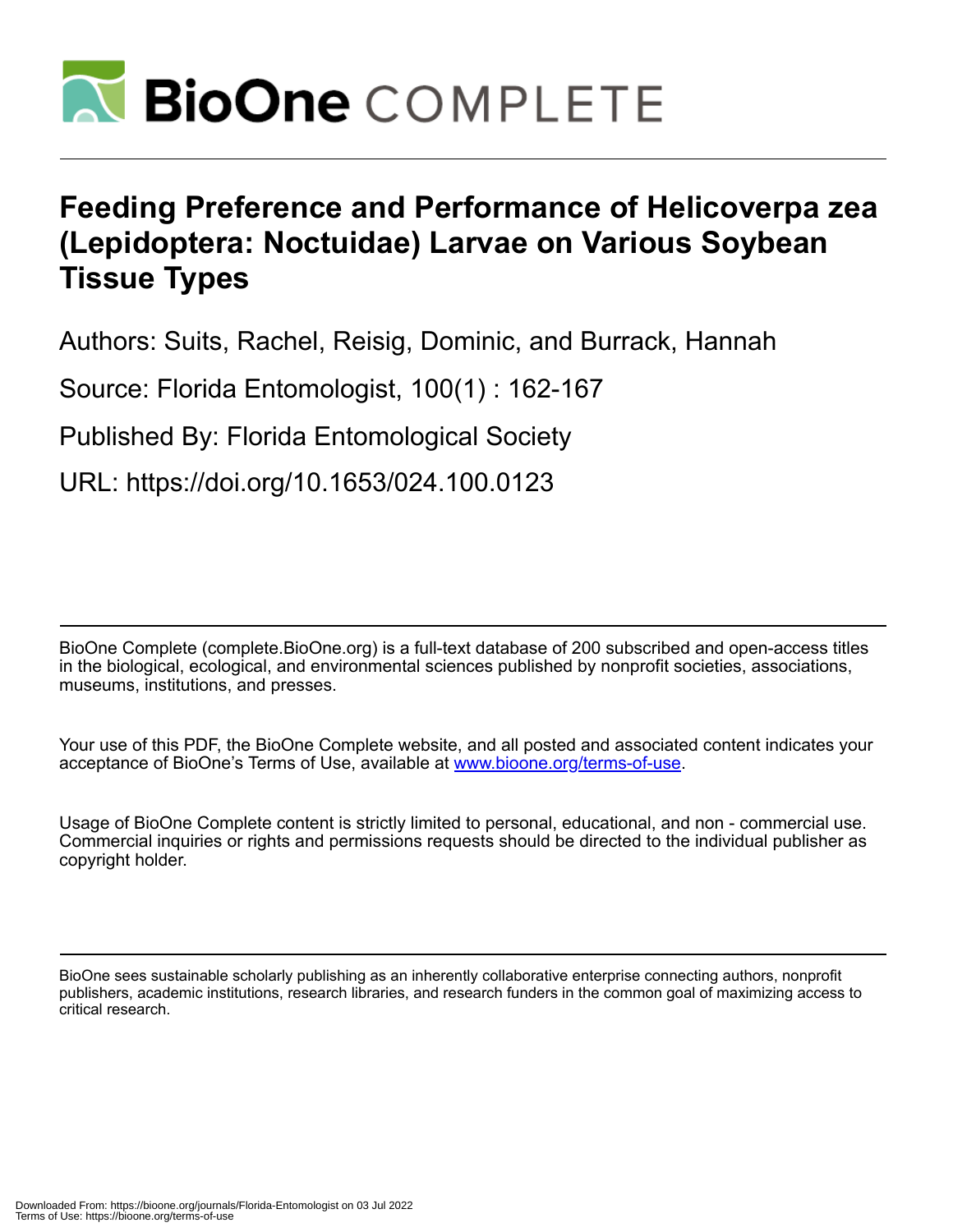# **Feeding preference and performance of**  *Helicoverpa zea* **(Lepidoptera: Noctuidae) larvae on various soybean tissue types**

*Rachel Suits1,2,\*, Dominic Reisig1 , and Hannah Burrack3*

#### **Abstract**

*Helicoverpa zea* Boddie (Lepidoptera: Noctuidae) feeding preference and performance on soybean tissue types is poorly understood. We assessed preference by looking at feeding behavior and resulting performance of 2nd and 4th instar *H. zea* larvae on leaves, flowers, and pods in no-choice and choice assays. Consumption indices were calculated and observed feeding behaviors were used to indicate preference; survival, growth rate, and larval body mass were recorded as measures of performance. Second instars performed better when fed leaf tissue than when fed other tissue types. In no-choice assays, 32% of 2nd instars that fed exclusively on newly emerging trifoliates reached the pupal stage, and 50% of those that fed exclusively on fully emerged leaf trifoliates survived to pupation. Early instar survival was poor (ranging from 0 to 3%) on all other tissue types, including flowers, stems, and pods. However, when given a choice of tissue types throughout their larval lifetime, 2nd instars preferred to feed on newly emerging trifoliates and early developing pods, consuming on average 51 and 38%, respectively, of each tissue type. In no-choice assays, 4th instars performed best on pods with fully developed seeds; however, when presented with a choice throughout their lifetime, late instars did not feed at a higher rate on any single tissue type. If *H. zea* exhibits similar behavior under field conditions, information on preference can be used to inform management practices and may aid in the development of conventionally bred and transgenic varieties.

Key Words: observed feeding; larval survival; corn earworm

#### **Resumen**

La preferencia de alimentación y su comportamiento sobre los tipos de tejidos de soja por *Helicoverpa zea* Boddie (Lepidoptera: Noctuidae) es poco conocido. Evaluamos la preferencia al observar el comportamiento alimenticio y el desempeño resultante de larvas de *H. zea* del segundo y cuarto estadios en hojas, flores y vainas durante pruebas de no-elección y de elección. Se calcularon índices de consumo y se observaron el comportamiento de alimentación para indicar su preferencia; se registraron la sobrevivencia, tasa de crecimiento y masa corporal larval como medidas de rendimiento. Los segundos estadios desempeñaron mejor cuando se alimentaron con tejido foliar que cuando se alimentaron con otros tipos de tejidos. En los ensayos de no-elección, el 32% de los 2ª instares que se alimentaban exclusivamente de hojas trifoliadas recién emergentes sobrevivieron hasta el estadio de pupa, y el 50% de los que se alimentaron exclusivamente de hojas trifoliadas totalmente emergidas sobrevivieron hasta el estadio de pupa. La sobrevivencia de los primeros instares fue baja (del 0 al 3%) en toda las otras clases de tejidos, incluyendo flores, tallos y vainas. Sin embargo, cuando se les dio la elección de los tipos de tejidos durante su vida de larvar, el 2ª instar preferió alimentarse sobre las hojas trifoliadas recién emergidas y las vainas que se desarrollaron de forma temprana, consumiendo un promedio del 51% y 38%, respectivamente, de cada clase de tejido. En los ensayos de no-elección, las larvas del 4 estadio se desempeñaron mejor en las vainas con semillas completamente desarrolladas; sin embargo, cuando se les presentó una opción a lo largo de su vida, los últimos instares no se alimentaron a una tasa más alta en ningúna sola clase de tejido. Si *H. zea* exhibe un comportamiento similar bajo condiciones de campo, la información sobre preferencia puede usarse para informar las prácticas de manejo y puede ayudar en el desarrollo de variedades convencionales y transgénicas.

Palabras Clave: alimentación observada; sobrevivencia de larva; gusano del maíz; gusano elotero

*Helicoverpa zea* Boddie (Lepidoptera: Noctuidae), commonly referred to as the bollworm, corn earworm, and tomato fruitworm, has been recorded as a pest on soybean, *Glycine max* (L.) Merrill (Fabales: Fabaceae), since the early 1900s (Hardwick 1965) and can cause widespread damage to this crop, especially late in the growing season. *Helicoverpa zea* may feed on leaves, pods, and seeds and is often difficult to control if it feeds internally on reproductive structures (Nuenzig 1963; Hardwick 1965; Sharma 2005). In the southern USA, corn (Cyperales: Poaceae) is a preferred *H. zea* host (Hardwick 1965; Martin et al. 1976; Sharma 2005) although adults disperse to other crops, including soybean, after corn begins to mature (Hardwick 1965; Terry et al. 1987a,b; Head et al. 2010). Infestations by *H. zea* can reduce soybean yields (Eckel et al. 1992a), but the extent of this impact varies with infestation timing and density. In the upper southeastern USA, the most serious infestations of *H. zea* in soybean happen in late Jul and early Aug following their emigration from corn.

Soybean development can be divided into vegetative (prebloom) and reproductive growth stages. Reproductive growth stag-

<sup>1</sup> Vernon James Research and Extension Station, 207 Research Station Rd., Plymouth, NC 27692, USA; E-mail: ddreisig@ncsu.edu (D. R.) 2 Present address: Mid-Columbia Agricultural Research and Extension Center, 2990 Experiment Station Dr., Hood River, OR 97031, USA; E-mail: rachel.suits@oregonstate.edu (R. S.)

<sup>3</sup> North Carolina State University, 840 Method Rd., Unit 1, Raleigh, NC 27695 USA; E-mail: hjburrac@ncsu.edu (H. B.) \*Corresponding author; E-mail: rachel.suits@oregonstate.edu (R. S.)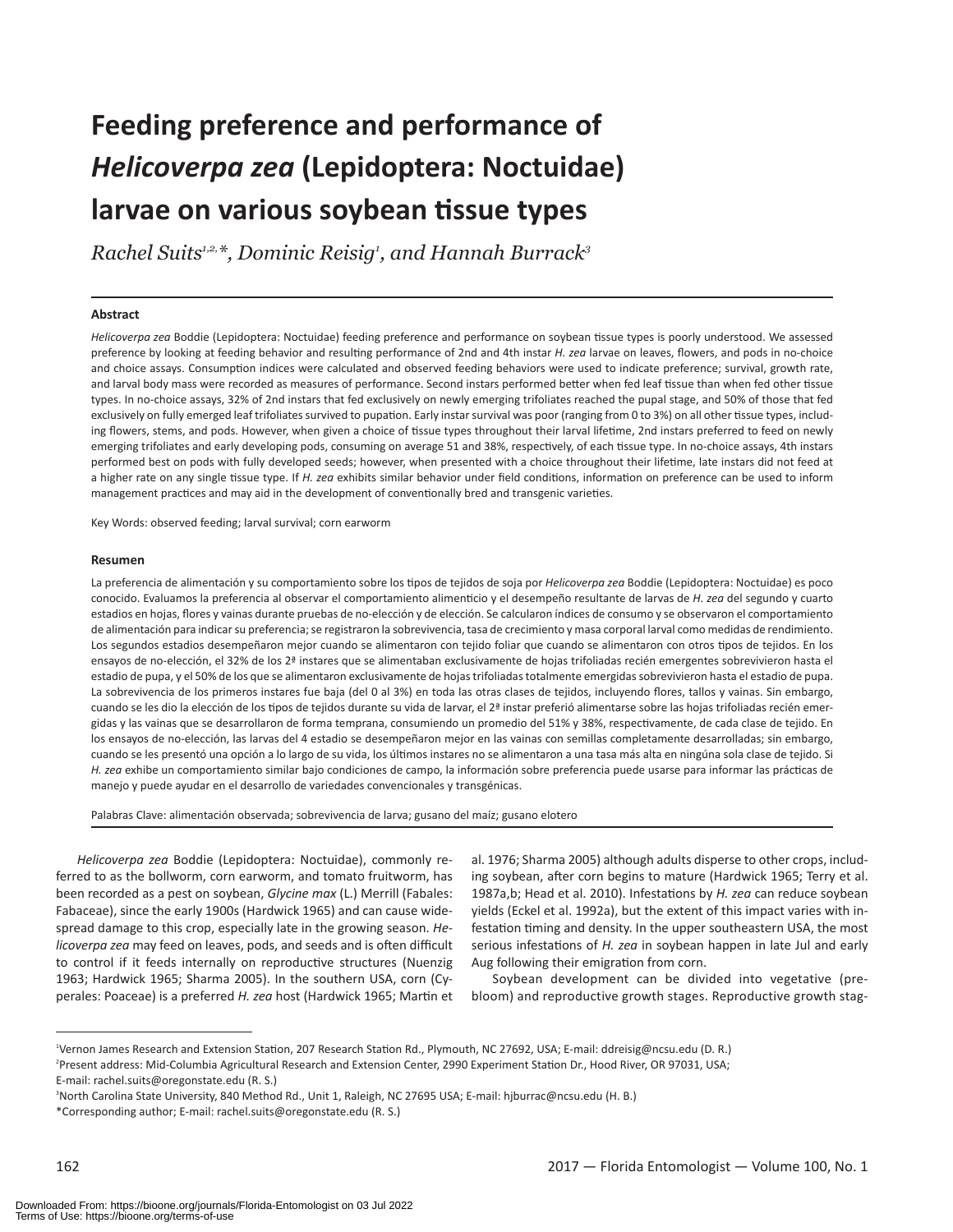es can be further divided into flowering (R1–R2), pod development (R3–R4), seed development (R5–R6), and seed maturation (R7–R8) growth stages (Ritchie et al. 1985). *Helicoverpa zea* infestations that are concurrent with the time when soybean flowers can result in flower and pod feeding; dense infestations can cause severe crop loss (Eckel et al. 1992b). Flowering soybean plants support higher densities of *H. zea* larvae, purportedly because of the availability of multiple tissue types suitable for establishment and survival (Terry et al. 1989). When *H. zea* larvae establish on flowering soybean plants, later instar larvae feed on subsequently developing pods. Soybean plants are able to compensate for reproductive tissue loss resulting from feeding by shuttling photosynthetic assimilates into remaining reproductive structures when flowers are damaged. However, it is harder for soybean plants to compensate for loss of reproductive parts when they are in later maturity stages, especially if injury occurs late in the season or plants are compromised by other stress factors (McPherson & Moss 1989; Eckel et al. 1992b). It is possible that flowering soybean plants can compensate for high densities of 4th instar *H. zea* larvae in certain geographies. For example, in locations where generations are distinct, rather than overlapping, the flower-feeding generational cohort can pupate in the soil allowing the soybean plant to compensate for loss before the next generational cohort starts feeding. A better understanding of the feeding preferences of *H. zea* may further clarify the relationship between feeding and soybean yield.

*Helicoverpa zea* larvae have been observed feeding on soybean leaves, stems, flowers, and pods in the field (Eckel et al. 1992a). Larvae can survive on soybean plants in any growth stage, but establishment success decreases as plants mature to pod-filling growth stages (Terry et al. 1989). In the field, *H. zea* populations generally establish, and are found, in the highest densities during the R1–R2 growth stages; they can reduce flower number through florivory, especially during the early stadia (Eckel et al. 1992a). Early instar larvae injure the calyx and ovaries on the flowers, whereas late instar larvae typically injure the entire flower (Terry et al. 1987a, 1989). Injured flowers may abort or remain in place, resulting in a reduced number of seeds per pod, subsequently reducing yield (Eckel et al. 1992b; Bi et al. 1994). Once larvae reach later instars, they feed on pods and seeds (Terry et al. 1987a; Herbert et al. 2003). Larvae perform best, as measured by pupal weight, when feeding on pod-filling plants, which suggests post-bloom plants may be a more suitable host for later instars (Terry et al. 1987a,b).

Most studies measure insect preference from a female oviposition perspective; however, experiments presented in this manuscript address preference from the perspective of larvae. Insect preference is defined as an encounter with host plant tissue types, including insect feeding behaviors, and is based on the assumption that current feeding preference is not influenced by previous host selection (Singer et al. 1992). Host plant tissues such as stems and leaves are generally not fed upon when flowers are present in the field. Because florivory is documented in the literature, we hypothesized that flower tissue was a preferred tissue type for feeding. However, because larvae develop in tandem with plant development, we also hypothesized that one host tissue type might not support the nutritional needs of larvae through all stadia, resulting in an individual larva feeding on multiple tissue types throughout its development. If this is true, larvae may prefer to feed on different tissues as early and later instars because of host tissue availability and nutritional quality. The objectives of this study were to determine the performance of larvae when feeding on different soybean tissues and to determine the feeding preferences when given a choice of soybean tissues.

# **Materials and Methods**

We compared the performance of 2nd and 4th instar *H. zea* larvae when fed a single soybean tissue type, and the preference of these same instars when given a choice of a range of soybean tissue types. Performance was defined by survival to pupation when larvae were fed a single soybean tissue type. Preference was measured by feeding that was observed when larvae were given a choice of soybean tissue types.

A colony of *H. zea* was initiated with insects obtained from a laboratory colony maintained for 10 yr by the Corn Insect Host Plant Resistance Laboratory of the United States Department of Agriculture at Mississippi State University. The colony used in this study was reared on diet using parameters adapted from Waldbauer et al. (1984) and held at 27 °C at a 16:8 h L:D photoperiod. Larvae used in experiments were chosen from the colony at random from available 2nd or 4th instar larvae (depending on the assay) and returned upon reaching pupation.

Soybean tissues, with the exception of flowers, were collected twice each week and stored in a sealed container with a moist paper towel at 10 °C for no more than 5 d. Because flowers senesced quickly after being removed from the plant, they were collected more frequently and closer to the date that they were used in the bioassays. Bioassay arenas were lined on the bottom with a 3% mixture of Apex™ Bioresearch Products *Drosophila* Agar Type II (Genesee Scientific Corporation, San Diego, California). Soybean plant tissues were placed on top of the agar for the experiments and included 1) expanding and 2) fully expanded trifoliates from the top two-thirds of the plant, 3) flowers (R1–R2), 4) immature pods (a mixture of R3–R4), 5) developed pods with developing seeds (R5), 6) pods with developed seeds (R6), 7) stems, and 8) petioles from the top two-thirds of the plant. The availability of each tissue type varied throughout the growing season; therefore, replications were timed based on host tissue type availability. A combination of greenhouse and field-grown soybean plants were used as sources of tissues. Source soybean plants were not treated with insecticides for the duration of their development and all soybean plants were determinate variety AG6130, maturity group 6 (Monsanto Company, St. Louis, Missouri). Greenhouse soybean plants were grown in 15.24 cm (6 inch) plastic pots using potting mix and were watered every other day.

### NO-CHOICE ASSAYS

Tissues used in the no-choice assays included 1) fully expanded and 2) expanding trifoliates, 3) flowers (R1–R2), 4) stems, 5) petioles, 6) maturing pods (R3–R4), 7) developed pods with developing seeds (R5) and 8) developed pods with developed seeds (R6). No-choice assays of each single tissue type were conducted either in Petri dish (100 × 15 mm, Fisherbrand™ Polystyrene, Fisher Scientific Company LLC, Hampton, New Hampshire) or plastic container (7.6 cm height, 11.4 cm diameter, Berry Plastics Corporation, Evansville, Indiana) arenas with a single tissue type and a single insect larva. Disposable Petri dishes were used for the first 10 replications per tissue, but plastic container arenas were used for the remaining replications to reduce waste. Each combination of tissue type and instar was replicated 20 times. Plastic container arenas were cleaned with dish soap and hot water and dried fully before each use. Plant parts and arenas were changed every 2 d. During each replacement, insects were carefully moved from one arena to another using wide, round tip, featherweight forceps (BioQuip<sup>®</sup> Products, Inc., Rancho Dominguez, California) to minimize impact on the insect, and the larval stadium was recorded. Plant parts and insects were weighed at the beginning of each assay and at each replacement from the time the insect was placed in the assay until pupation or until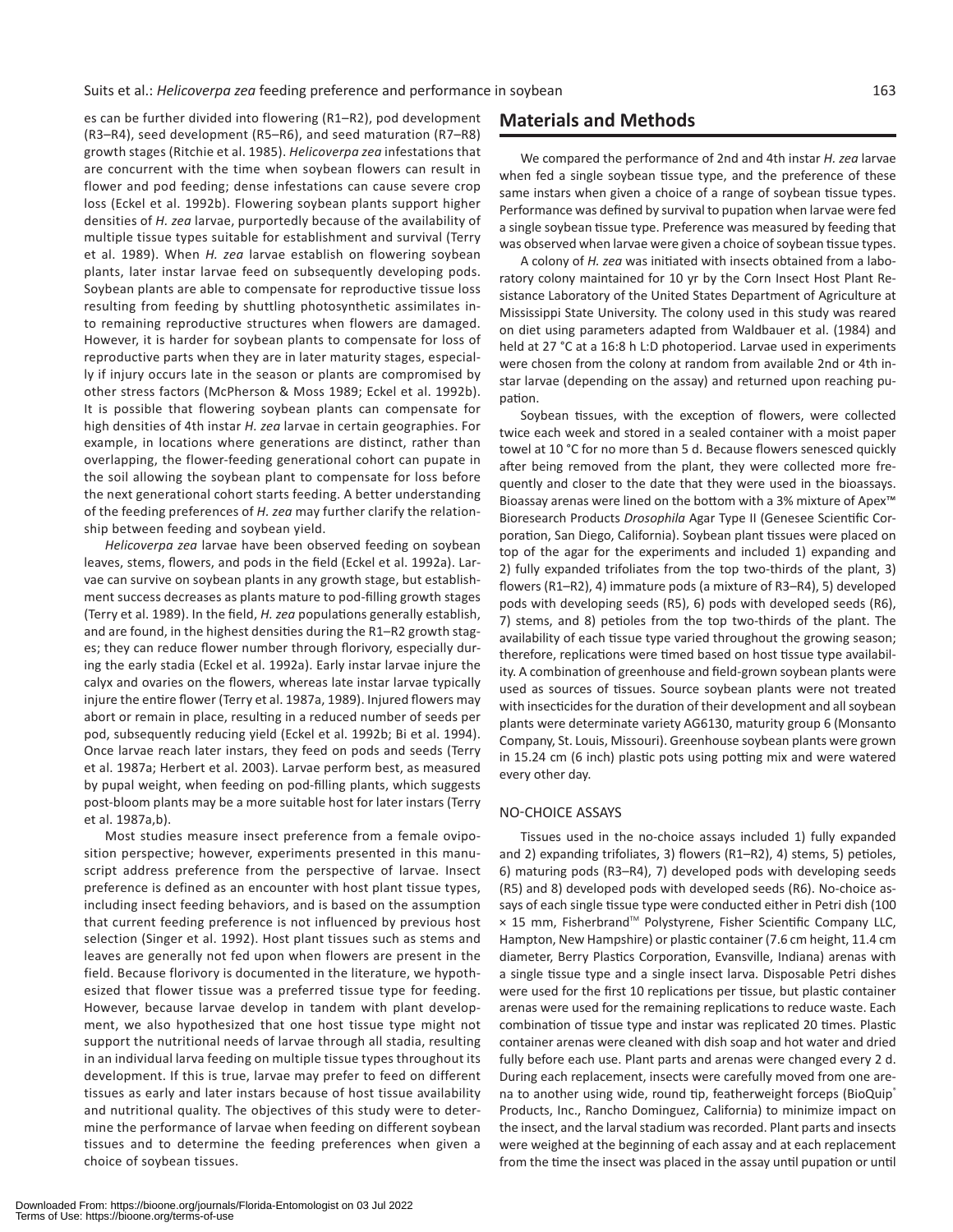the insect died. Similar amounts of soybean plant tissue were placed in the arenas at each replacement.

#### CHOICE ASSAYS

Tissues included in each choice assay were 1) emerging trifoliates, 2) fully emerged trifoliates, 3) flowers (R1–R2), 4) undeveloped pods (R3–R4), and 5) seed-filling pods (R5). Insects fed exclusively on stems and petioles in no-choice assays did not survive to pupation; therefore, these tissues were excluded from choice assays. Each assay was set up in a Petri dish arena (150 × 15 mm, Fisherbrand™ Polystyrene) with a mixture of host soybean tissue types. Tissues were arranged around the circumference and either single 2nd or 4th instar larva, depending on the assay, was placed in the middle of the dish. Tissues were replaced every 2 d and weighed before and after replacement. Insects were weighed and larval stadia recorded every 2 d each time tissues were changed. Each choice assay was replicated 20 times. Feeding was recorded when tissues had visible feeding injury and frass around tissue. Feeding observations for a particular individual continued until pupation or death. Preference was determined by the number of times a particular tissue was fed on for each instar from the 2nd instar until pupation.

#### DATA ANALYSES

Arithmetic body weight, relative amount of food consumed, and relative growth rates were calculated for each assay by determining the amount of tissue consumed and the average weight over the entire life of each insect (Waldbauer 1968; Farrar et al. 1989). Relative growth rates were calculated using the formula

$$
RGR = G / TA
$$

where *G* is the fresh weight gain of the insect during the feeding period, *T* is the duration of feeding period in days, and *A* is the mean fresh weight of the insect during the feeding period (Waldbauer 1968). Larval weights were recorded as the actual weight of the insect each time tissues were changed. Feeding observations were conducted every other day as tissue was replaced until pupation or death. Survivors were defined as individuals who reached the pupal stage, and development was considered complete when the individual reached pupation. The percentage of larvae reaching pupation in no-choice assays was calculated for each soybean host tissue type and instar (either 2nd or 4th). Tissue types with relatively low numbers of individuals reaching pupation (*n* ≤ 3) were omitted from the analyses.

Growth rates, pupal weights, relative amount of food consumed, larval weights, and days to pupation were each analyzed using a separate general linear mixed analysis of variance model (ANOVA, proc MIXED, SAS<sup>®</sup> software Version 9.3; SAS 2011). Larval weight was analyzed using repeated measures analysis, coded using the REPEATED statement in the  $SAS^{\textcircled{R}}$  software. The covariance structure was coded as compound symmetry. Pupal weight values were square root transformed to satisfy the assumptions of ANOVA, but the raw means are presented. The simple effect of tissue type was analyzed at each date using the SLICE statement in the SAS<sup>®</sup> software. Survival to pupation and observed feeding in choice assays were included in analyses as binomial variables (insects either survived or fed or they did not) and were each analyzed using a generalized linear mixed ANOVA model for binomial data (proc GLIMMIX) in the  $SAS^{\textcircled{B}}$  software. For each analysis, insect, plant tissue source (field versus greenhouse grown), and date were modeled as random variables and tissue type was modeled as a fixed effect. Denominator degrees of freedom were calculated following the methods of Kenward & Roger (1997). If tests were significant,

Tukey honestly significant differences (HSD) tests were used to determine differences among groups.

### **Results**

### NO-CHOICE ASSAYS

Second instars only survived to pupation on leaves and floral tissue. Survival rates were higher when 2nd instars fed newly emerging trifoliates and fully emerged trifoliates compared with flowers (Fig. 1; *F*  $= 7.05$ ; df  $= 2.71$ ;  $P = 0.0016$ ). There were no differences among newly emerged trifoliates, fully emerged trifoliates, and flowers for the total days required for 2nd instars to reach the pupal stage  $(F = 1.09; df =$ 2,10; *P* = 0.3732), for the arithmetic body weight means (*F* = 3.25; df = 7,3.91; *P* = 0.1393), for the relative amount of food consumed (*F* = 0.28; df = 3,12.3; *P* = 0.8362), or for the relative growth rates (*F* = 3.93; df = 7,1; *P* = 0.3707). Larval weights varied by different soybean tissue types over time (*F* = 22.18; df = 7,205; *P* < 0.0001; Table 1).

Fourth instars survived to pupation on more tissue types than did 2nd instars, with the most survivors produced from fully developed pods with developed seeds (R6), followed by newly emerging and fully emerged trifoliates, followed by seed-filling pods (R5) (Fig. 2; *F* = 11.27; df =  $4,19.1$ ;  $P < 0.0001$ ). Trends were similar when pupal mass was measured, with the highest pupal mass obtained from larvae reared on fully developed pods with developed seeds (R6), followed by those reared on trifoliates, and then followed by those reared on developing pods (R4) (Fig. 3; *F* = 7.26; df = 5,88.3; *P* < 0.0001). Moreover, when 4th instars developed on a particular tissue type, there were no significant differences for arithmetic body weight means (*F* = 1.70; df = 5,3.95; *P* = 0.3145), the relative amount of food consumed (*F* = 2.25; df = 5,9.34; *P* = 0.1342), or relative growth rates (*F* = 1.82; df = 5,6.35; *P* = 0.2375).

#### CHOICE ASSAYS

In choice assays, more feeding by 2nd instars was recorded on newly emerging trifoliates and developing pods (R4) than on other tissue types (Fig. 4; *F* = 7.94; df = 4,83.6; *P* < 0.0001). Although early instars did not survive when fed solely on developing pods (R4), developing pods was one of the preferred tissue choices. Second instars did not survive to the pupal stage during the choice assays. Fifty-five percent of the larvae survived until 3rd instar and 20% until 4th instar. Fifteen percent of the individuals were killed by a fungus, likely introduced from field-collected tissues.

There was no significant difference in the proportion of feeding by 4th instars on different tissue types (*F* = 0.10; df = 4,60; *P* = 0.9831).



**Fig. 1.** Percentage of survivors (defined as individuals that reached the pupal stage) in no-choice assays after placement of *Helicoverpa zea* 2nd instars on a single soybean tissue type. Letters represent means separation by the Tukey HSD test ( $\alpha$  = 0.05) and error bars represent SE. Data marked by an asterisk (\*) were omitted from the analysis because no individuals survived to pupation.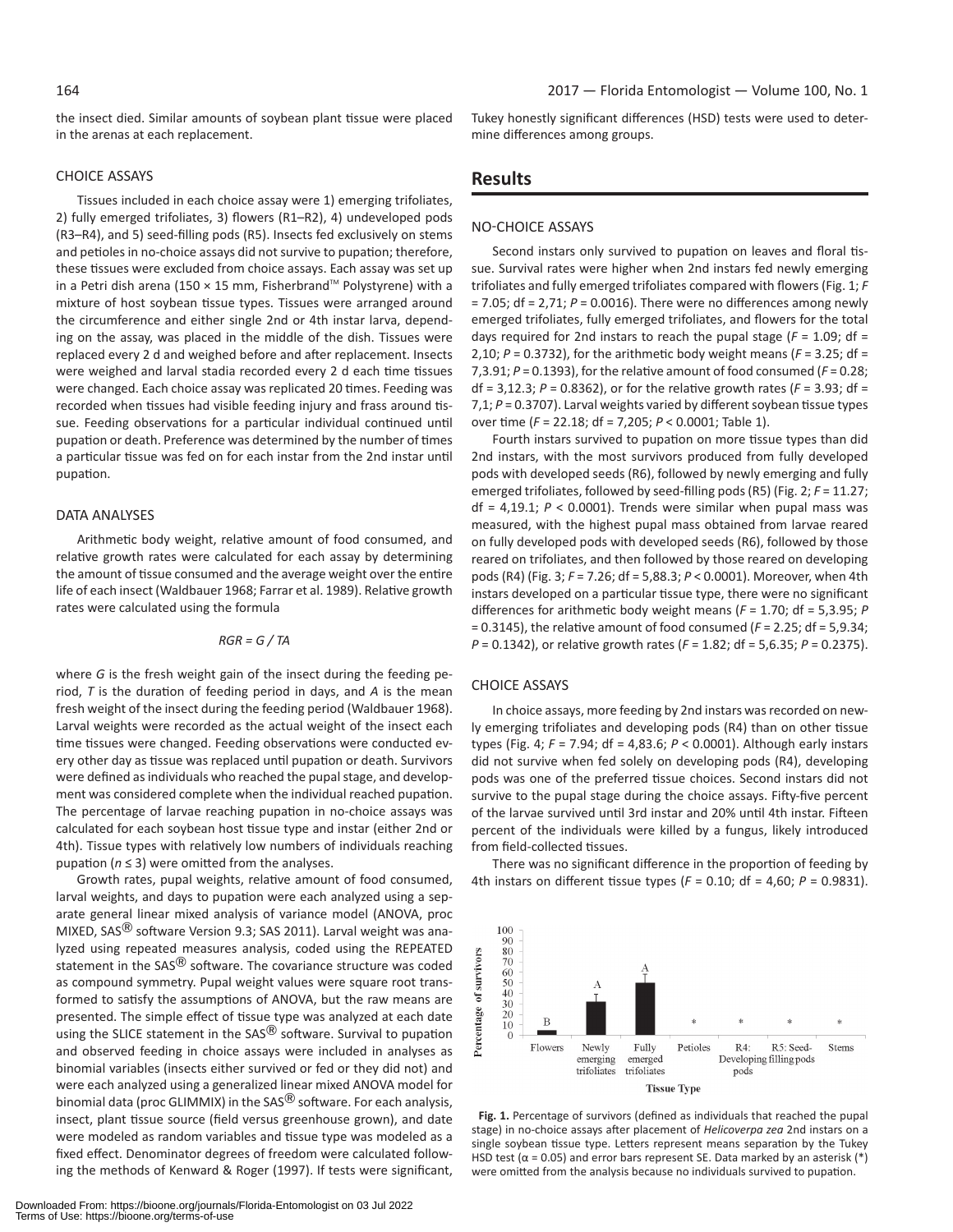#### Suits et al.: *Helicoverpa zea* feeding preference and performance in soybean 165

|                          | Weight (mg) after placement <sup>a</sup> |                |                 |                           |                            |                           |                   |                            |
|--------------------------|------------------------------------------|----------------|-----------------|---------------------------|----------------------------|---------------------------|-------------------|----------------------------|
| Tissue type              | 2 d                                      | 4d             | 6 d             | 8 d                       | 10 <sub>d</sub>            | 12d                       | 14 d              | 16 d                       |
| Newly emerged trifoliate | $20 \pm 2b$                              | $50 \pm 10$ ab | $100 \pm 10$ ab | $160 \pm 30$ ab           | $320 \pm 40a$              | $320 \pm 40a$             | $310 \pm 30a$     | $330 \pm 20a$              |
| Fully emerged trifoliate | 20±3b                                    | $60 \pm 9a$    | $110 \pm 10a$   | $250 \pm 30a$             | $310 \pm 20ab$             | $320 \pm 20a$             | $260 \pm 20a$     | $210 \pm 6ab$              |
| <b>Flowers</b>           | $50 \pm 4a$                              | $50 \pm 4ab$   | $90 \pm 7ab$    | $120 \pm 10b$             | $170 \pm 10$ <sub>bc</sub> | $220 \pm 20a$             | $240 \pm 10a$     | $220 \pm 10$ ab            |
| R4: Developing pods      | $20 \pm 3ab$                             | $40 \pm 10$ ab | $80 \pm 10$ ab  | $120 \pm 20$ abc          | $140 \pm 30cd$             | $180 \pm 30$ ab           | $190 \pm 30$ ab   | $180 \pm 30$ <sub>bc</sub> |
| R5: Seed-filling pods    | $10 \pm 1c$                              | $10 \pm 10$    | $20b^b$         | $-{}^{\circ}$             |                            |                           |                   |                            |
| <b>Stems</b>             | $70 \pm 10a$                             | $60 \pm 10$ ab | $70 \pm 10$     | $70 \pm 10c$              | $80 \pm 20d$               | $90 \pm 50c$              | 120b <sup>b</sup> | 110c <sup>b</sup>          |
| Petioles                 | $60 \pm 10a$                             | $80 \pm 10a$   | $80 \pm 10$ ab  | $90 \pm 10$ <sub>bc</sub> | $70 \pm 10d$               | $60 \pm 10$ <sub>bc</sub> | $60 \pm 10$       |                            |

**Table 1**. Mean ± SE weight (mg) of *Helicoverpa zea* larvae in no-choice assays determined every other day after placement of 2nd instars on various soybean tissue types.

<sup>a</sup>Means in a column followed by the same letter are not significantly different as determined by the Tukey HSD test ( $\alpha$  = 0.05).

<sup>b</sup>Only 1 surviving individual on that day after placement for the soybean tissue type.

<sup>c</sup>"—" Denotes that there were no survivors at that particular date.

Fourth instar survival rate to pupation was 90%. Feeding preference patterns changed with stadia. Whereas 2nd instars preferred to feed on emerged trifoliates, 4th instars preferred to feed on newly emerging trifoliates (R5) (*F =* 2.03; df = 30,260.9; *P =* 0.0017).

# **Discussion**

Second instars of *H.* zea survived best on emerging and fully emerged soybean trifoliates, and soybean leaf tissue alone could provide all the nutrition needed for larval development from the 2nd instar to the pupal stage. Fourth instars survived best on fully developed pods with developing seeds (R6), based on no-choice assay results. Larval weights changed relative to the tissue type they fed on over time. These findings suggest that feeding behaviors may change as larvae mature, a hypothesis supported by observations in our choice assays. For instance, early instars did not perform well on undeveloped pods (R4), but they did feed on these tissues when given a choice over their larval lifespan. This could suggest that certain soybean tissues, such as developing pods, are a good food source but can only be exploited by older larvae. Hence, injury to this tissue type may occur during the later stages of an infestation by *H. zea*. Larvae may need a variety of tissue sources to obtain enough nutrients for survival to pupation (Scriber & Slansky 1981).

The survival of 2nd instars feeding on leaf tissue implies that *H. zea* larvae are able to develop on soybean plants both pre- and post-bloom







**Fig. 3.** Pupal weights recorded in no-choice assays after placement of *Helicoverpa zea* 4th instars on a single soybean tissue type. Letters represent means separation by the Tukey HSD test ( $\alpha$  = 0.05) and error bars represent SE. Data marked by an asterisk (\*) were omitted from the analysis because no individuals survived to pupation.

because they can survive solely on leaf tissue for their entire larval lifespan. The contribution of soybean to overall *H. zea* population densities across the agroecosystem is unknown, but our results suggest that soybean can serve as an important developmental host when they are present in the environment. Additionally, 2nd instar survival on leaf tissue could be one explanation why later-planted soybean plants foster higher *H. zea* densities compared with earlier plantings. Because later-planted soybean plants have both emerging and fully emerged



**Fig. 4.** Percentage of larval feeding on soybean tissue types from 2nd instar to pupation in choice assays. Values indicated by the same letter are not significantly different according to the Tukey HSD test ( $\alpha$  = 0.05).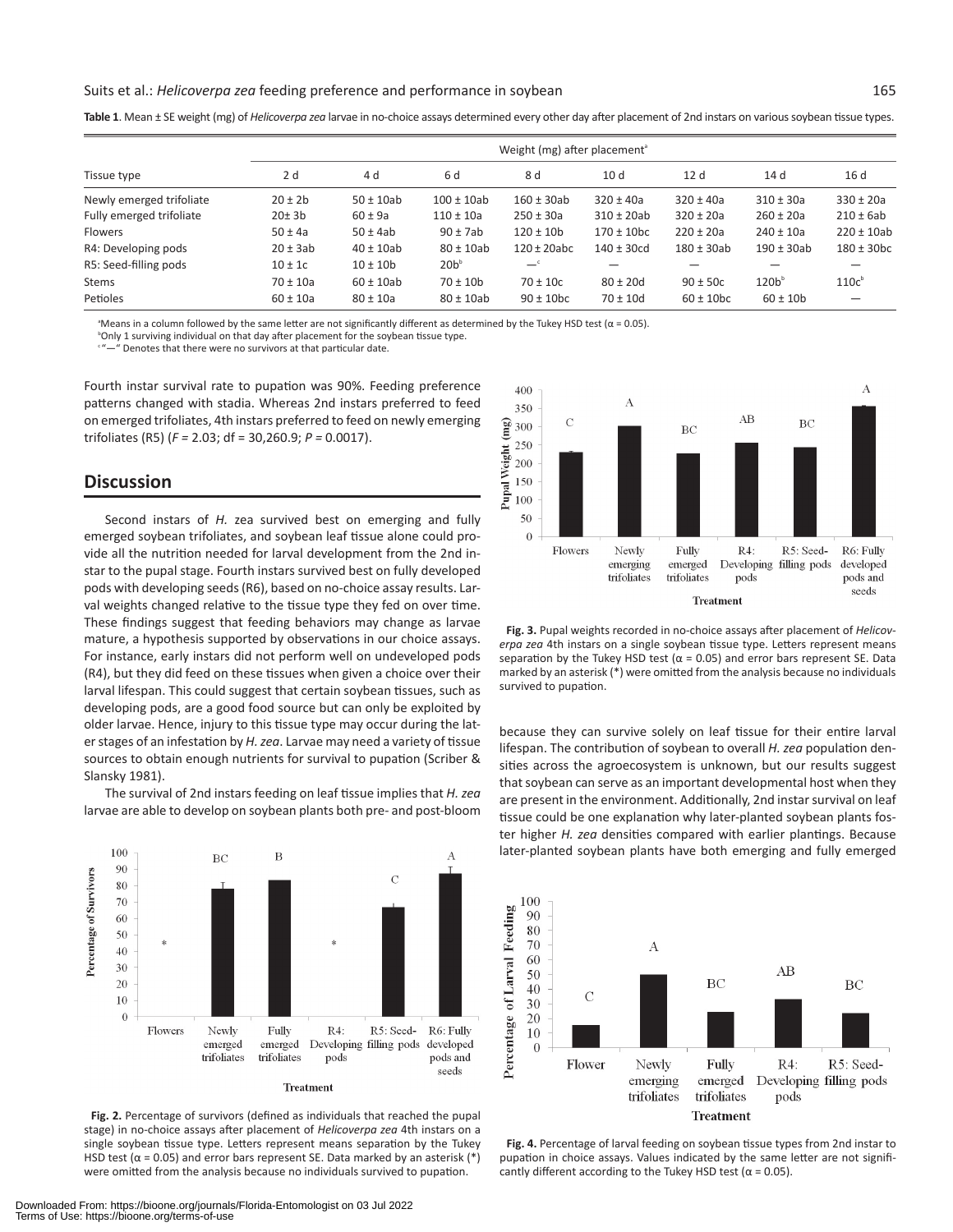trifoliates later in the season (especially determinate varieties), larvae have access to higher-quality leaf tissue for a longer period of time. Although leaf feeding does not typically result in yield loss (Turnipseed & Kogan 1976), larval populations may develop on leaves and move to other tissue types. Regardless, if plant and *H. zea* phenology are in sync (from the perspective of the insect) and if feeding preferences in laboratory assays mirror similar behaviors in the field, then early instars will feed on leaf tissue in the field. This could lead to populations composed of late instars, or infestations from consecutive generations, that feed on soybean reproductive tissue.

In the no-choice assays, *H. zea* larvae fed only floral tissue developed at the same rate as those that consumed other single tissue types. However, they did not survive as well when they consumed only flowers compared with consuming leaf tissue alone. Second instars, in particular, had a high mortality rate when they fed exclusively on flowers. This result could suggest that floral tissue lacks all necessary nutrients needed to complete larval development (Damle et al. 2005; McCall et al. 2013). However, these assays did not allow a perfect measurement of survival. It is possible that excised flowers differed in quality from those remaining on plants (Schmelz et al. 2003). Flowers were presented to the larvae soon after collection, but they quickly senesced and browned, presumably degrading some of the nutritive quality (Smith et al. 1992). Excising tissues can have a confounding effect on the quality of tissues, which was controlled by randomizing tissue samples in the assays. In the field, 2nd instar larvae could be avoiding predators by remaining inside flowers until they reach later instars. Our laboratory study was not designed to test these or other factors that must be explored in the field.

*Helicoverpa zea* larvae have been observed feeding on soybean leaves, stems, flowers, and pods in the field (Eckel et al. 1992a). Neonates and young larvae may feed on soybean trichomes and flowers if these tissue types are present (Mueller & Engroff 1980). Trichome erectness on soybean leaves has been shown to influence the abundance of *Bemisia tabaci* (Gennadius) (Hemiptera: Aleyrodidae) and *Trialeurodes abutiloneus* Haldeman (Hemiptera: Aleyrodidae) (Lambert et al. 1995), and trichome erectness, density, and sharpness can influence lepidopteran feeding behavior and survival (Turnipseed 1977; Khan et al. 1986; Bhattacharyya & Ram 2001; Hulburt et al. 2004). Our assays did not test the effect of trichome density or shape on larval feeding, which could have affected larval feeding behaviors and survival (Turnipseed 1977; Hulburt et al. 2004).

In the choice assays, 2nd instars fed more often on leaf tissue whereas 4th instars fed more often on pods and seeds. This preference could help explain why *H. zea* adult females prefer to oviposit in flowering soybean plants (Hardwick 1965; Johnson et al. 1975; Hillhouse & Pitre 1976; Eckel et al. 1992a), even though the larvae can fully develop using only leaf tissue. Because 2nd instar larvae can develop on leaves, flowers, and developing pods (R4), *H. zea* adults could prefer to oviposit in flowering soybean plants so that their offspring have optimal forage. As seen with flowers, 2nd instars did not survive when given only developing pods (R4), but they did feed on this tissue type in choice assays. Therefore, it is possible that developing pods can be used by larvae at some stage, but that they do not contain all the nutrients necessary for complete larval development (Scriber & Slansky 1981). Furthermore, fully developed pods with developing seeds (R6) provided the highest proportion of survivors with heavier pupae compared with other tissue types. Hence, adults produced from larvae feeding on fully developed pods with developing seeds (R6) will likely have high fitness and fecundity (Leuck & Perkins 1972; Honěk 1993).

The preference–performance hypothesis (Thompson 1988; Clark et al. 2011) states that female insects are expected to oviposit where feeding allows highest survival rates and best performance, but evi-

dence in support of this mechanism of adult host selection for *H. zea* is mixed. Females of *H. zea* prefer to oviposit on flowering plants (Hardwick 1965; Johnson et al. 1975; Eckel et al. 1992a) and, in soybean, lay more eggs on flowering plants compared with other growth stages (Hillhouse & Pitre 1976). Furthermore, *H. zea* females prefer to oviposit on developing trifoliates in the top two-thirds of soybean plants (Terry et al. 1987b). This preference suggests that oviposition on later-planted soybean plants, which tend to flower during late Jul and early Aug in the southeastern USA, aligns with larval feeding preferences, assuming that the optimal foraging hypothesis (MacArthur & Pianka 1966) is true in this system. Whereas *H. zea* larvae are able to move within plants, female oviposition behavior has the potential to minimize foraging costs, assuming that energy expenditure for foraging is a major limiting factor (over others, such as predator avoidance, ease of site access for oviposition, etc.). However, in cotton that both does and does not express the insecticidal toxin produced by *Bacillus thuringiensis* (Bt), the preference–performance and optimal foraging hypotheses are not supported; *H. zea* females mainly oviposit on leaves or terminals and larvae are found mainly on flowers and small bolls (Farrar & Bradley 1985; Gore et al. 2002; Torres & Ruberson 2006). These tissues become available over time as the cohort of larvae and the plants develop together. Therefore, our results support both the preference–performance and optimal foraging hypotheses. Finally, assuming that *H. zea* is a major limiting factor in soybean production, our results justify promoting early planting dates, which would allow soybean crops to develop before *H. zea* immigrates from other crops in the agroecosystem.

Our findings have direct implications for traditional breeding as well as the development of transgenic varieties with insect resistance. *Helicoverpa zea* larvae have different survival rates on different tissue types and preferentially feed on various tissue types during different larval development stages. Expression of insecticidal toxins or plant morphological characteristics (i.e., leaf shape or trichome density) could potentially be modulated based on feeding preferences. Both transgenic cotton and corn differentially express toxins among tissue types (Olsen et al. 2005; Nguyen & Jehle 2007). To target 2nd instar larvae, it will be beneficial to have a higher expression of insect toxic compounds in leaf tissues especially if soybean is planted later in the season or double-cropped following wheat.

# **Acknowledgments**

Eric Wilbanks helped grow greenhouse soybean plants, collect soybean tissue from the field, and conduct assays. We thank the United States Department of Agriculture at Mississippi State University for the start of the *H. zea* colony. Funding was provided by the North Carolina Soybean Association and by support from North Carolina State University.

# **References Cited**

- Bhattacharyya PK, Ram HH. 2001. Pubescence as a plant resistance character against *Spilosoma obliqua* Walker in the interspecific crosses of soybean. Tropical Agricultural Research and Extension 4: 20–23.
- Bi JL, Felton GW, Mueller AJ. 1994. Induced resistance in soybean to *Helicoverpa zea*: role of plant protein quality. Journal of Chemical Ecology 20: 183–198.
- Clark KE, Hartley SE, Johnson SN. 2011. Does mother know best? The preference–performance hypothesis and parent–offspring conflict in aboveground–belowground herbivore life cycles. Ecological Entomology 36: 117– 124.
- Damle MS, Giri AP, Sainani MN, Gupta VS. 2005. Higher accumulation of proteinase inhibitors in flowers than leaves and fruits as a possible basis for differential feeding preference of *Helicoverpa armigera* on tomato (*Lycopersicon esculentum* Mill, cv. Dhanashree). Phytochemistry 22: 2659–2667.